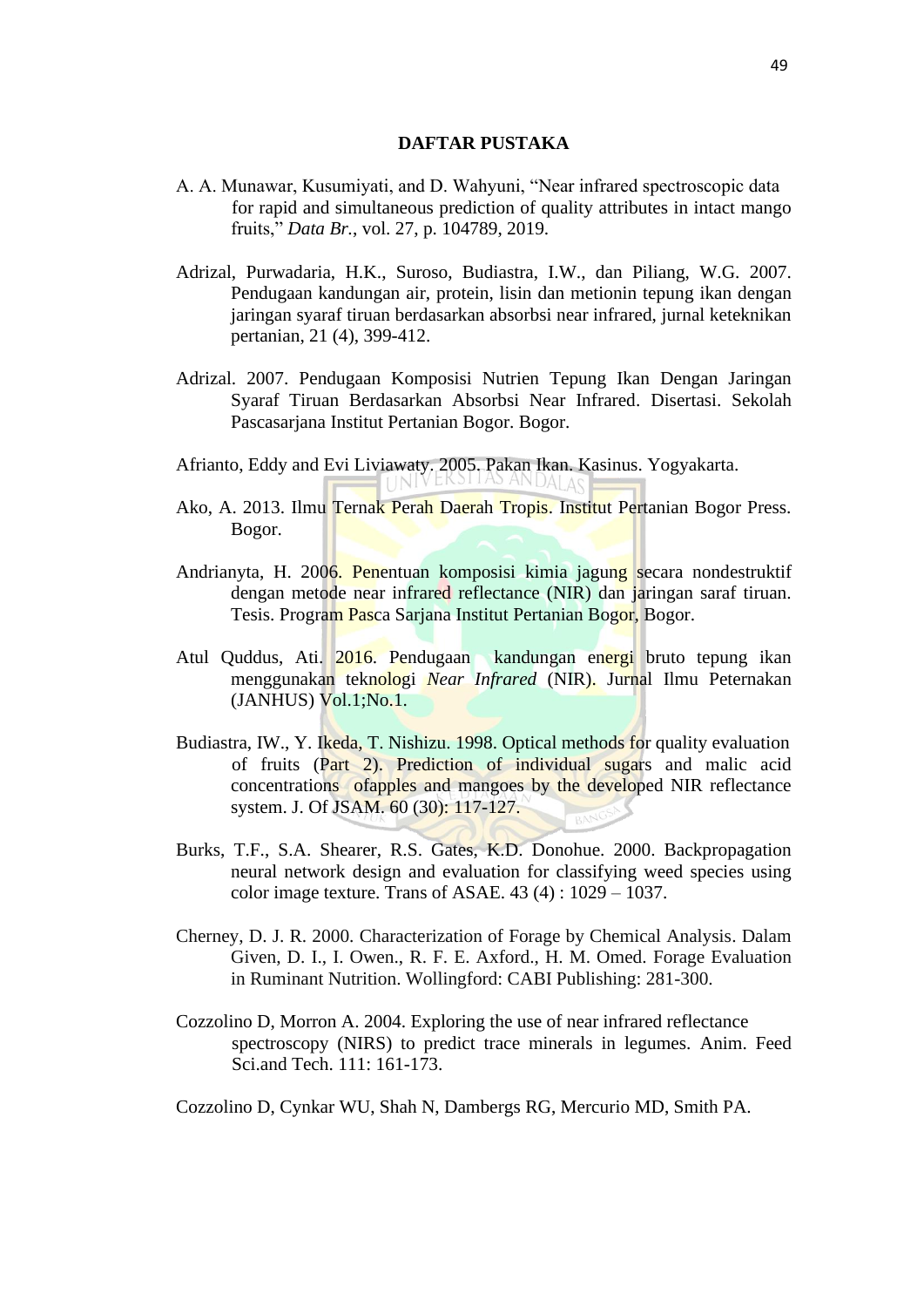2008. Measurement of condensed tannins and dry matter in red grapes homogenates using near infrared spectroscopy and partial least squares. J Agric Food Chem. 56: 7631 – 7636.

- Cravener TL, Roush WB. 2001. Prediction of amino acid profiles in feed ingredients: Genetic algorithm calibration of artificial neural networks. Anim. Feed Sci. and Tech. 90: 131-141.
- Dryden, G. M.2003. Near Infrared Reflectance Spectriscopy : Applications in Deer Nutrition Rural Industries Research and Development Corporation. Kingston, Australia.
- Everitt, B. S, and Dunn. 1991. Applied Multivariate Data Analysis. Halsted Press.
- Fausett, Laurene. 1994. Fundamentals of Neural Networks Architectures, Algorithms and Applications. London: Prentice Hall, Inc.
- Fontaine J, Horr J, Schirmer B, 2002. Near-Infrared reflectance spectroscopy enables the fast and accurate prediction of essential amino acid contents in soy, rapeseed meal, sunflower meal, peas, fishmeal, meat meal products, and poultry meal. J. Agric. Food Chem. 49: 57-66.
- Hanafi, N. D. 2001. Enzim sebagai Alternatif baru dalam Peningkatan Kualitas Pakan untuk Ternak.Program pascasarjana.IPB. Bogor.
- Hartadi, H., S. Reksohadiprojo, A. D. Tillman. 1997. Tabel Komposisi Pakan Untuk Indonesia. Cetakan Keempat. Gadjah Mada University Press.Yogyakarta.
- Hermawan, A. 2006. Jaringan Syaraf Tiruan. Teori dan Aplikasi. Yogyakarta.
- Hsieh,C., Y.R. Chen, B.P. Dey, D.E. Chan. 2002. Separating septemic and normal chicken livers by visible/near infrares spectroscopy and back-propagation neural networks. Trans of ASAE.  $45(2)$ : 459-469.
- Jollife IT. 2002. Principal Component Analysis. 2 . Edition Springer. New York.
- Kusumadewi, S. dan S. Hartati. 2006. Neuro Fuzzy: Integrasi Sistem Fuzzy Dan Jaringan Syaraf. Yogyakarta: Graha Ilmu.
- Lammertyn,J., B. Nicolaï, K. Ooms, V. De. Smedt, J. De Baerdemaeker. 1998. Nondestructive measurement of acidity, soluble solids, and firmness of Janagold apples using NIR-spectroscopy. Trans of ASAE. 41 (4): 1089- 1094.
- Marengo E, Bobba M, Robotti E, Lenti M. 2004. Hydroxyl and acid number prediction in polyester resins by near infrared spectroscopy and artificial neutral networks*.*Anal Chim Acta.511 : 313-322.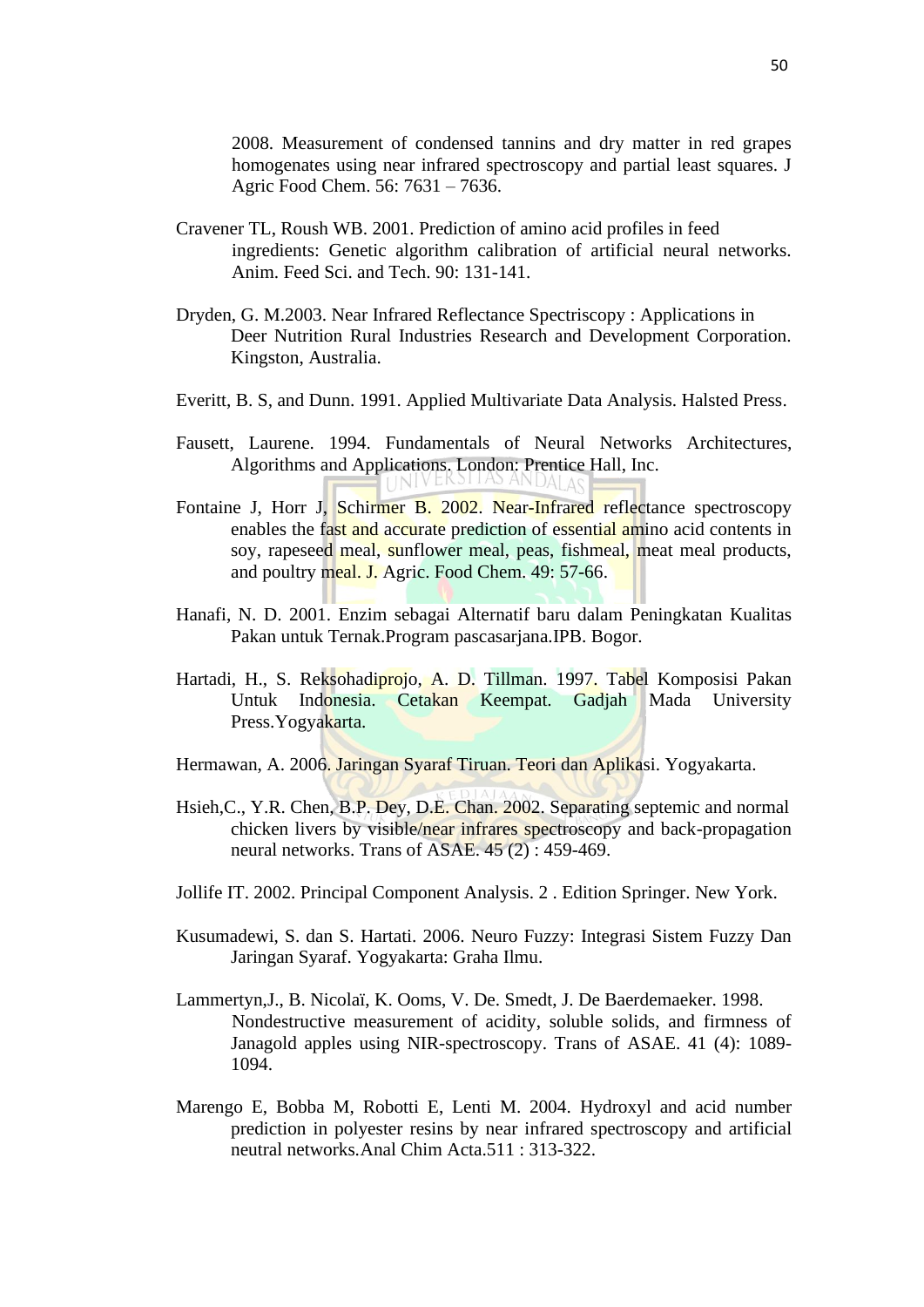- Mark, H. and B. Campbell. 2008. An introduction to Near Infrared Spectroscopy and Associated Chemometrics. [diunduhTgl. 28 Juni 2011].
- Mattjik, A.S dan I Made, S. 2006. Perancangan Percobaan dengan Aplikasi SAS dan MINITAB. Bogor: IPB Press.
- Mehtio, T., Mantysaaria, P., Kokkonen, T., Kajava, S., Prestlokken, E., Kidane A., Wallen, S., Nyholm, L., Negussie, E., Mantysaari, E.A., Lidauer, M.H. 2019. Genetic parameters for cow-specific digestibility predicted by near infrared reflectance spectroscopy. Livestock Science 226: 1–6.
- Mc Donald, P., RA. Edwards. JFG Greenhalgh, and CA. Morgan. 1995. Animal Nutrition Prentice Hall.
- Mohsenin, N. M. 1984. Electromagnetic Radiation Properties of Food and Agricultur Product.Gordon dan Breach Science.
- Munawar, A. A., dan Budiastra, I. W. 2009. Non-destructive Inner Quality Prediction in Intact mango with Near Infrared Reflectance Spectroscopy. Jurnal Keteknikan Pertanian IPB, 23 (1)
- Murni, R., Suparjo, Akmal, dan B. L. Ginting. 2008. Buku Ajar Teknologi Pemanfaatan Limbah Untuk Pakan. Laboratorium Makanan Ternak. Fakultas Peternakan. Universitas Jambi. Jambi.
- NRC. 2001. Nutrient Requirements of Beef Cattle: Seventh Revised Edition: Update 2000. Subcommitte on Beef Cattle Nutrition.Committee on Animal Nutrition.National Research Council.
- NRC. 1994. Nutrient Requirement Of Poultry. Ninth revised Edition National Academy Press. Washington, D. C. USA.
- Osborne BG, Fearn T, Hindle PH. 1993. Pratical NIR Spectroscopy with Applications in Food and Beverage Analysis.Singapore : Longman Publlishers.
- Parrini S, Acciaioli A, Crovetti A, Brozzi R. 2017. Use of FT-NIRS for determination of chemical components and nutritional value of natural pasture.Intal J Anim Sci. 1 (1):1-5.
- Patterson DW. 1996. Artificial Neural Networks ; Theory and Aplication. Singapore : Prentice Hall.
- Pissard A, Baeten V, Romnee, Jean-Michel, Dupont P, Mouteau A, Lateur M. 2012. Classical and NIR measurements of the quality and nutritional parameters of apples : a methodological study of intra-fruit variability. Biotechnol agron soc environ. 16: 294-306.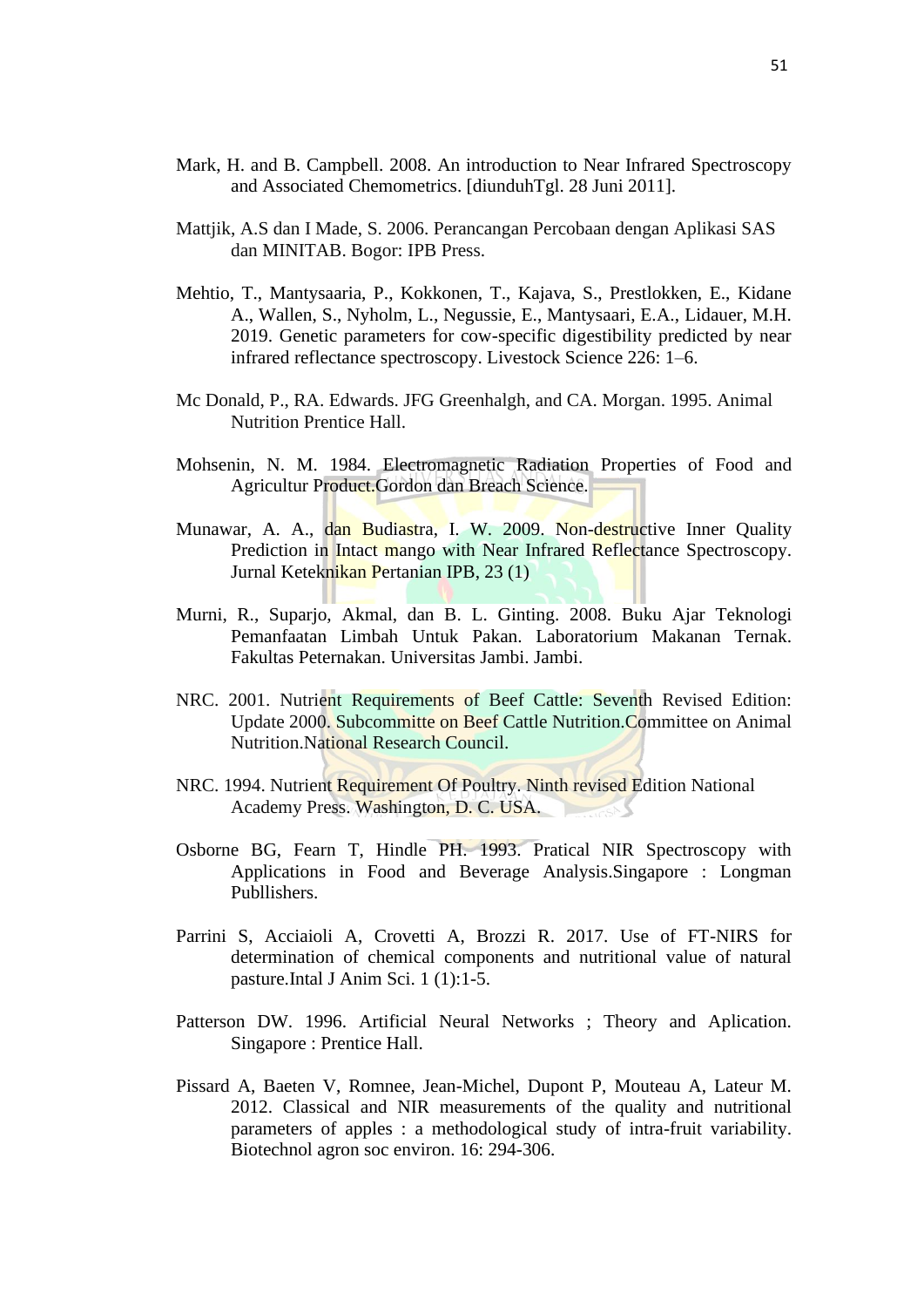- Rasyaf, M. 2002. bahan Makanan Unggas di Indonesia. Cetakan ke-9 Penerbit Kanisius, Yogyakarta.
- Rasyaf, M. 2004. Seputar Makanan Ayam Kampung. Cetakan ke-8, Penerbit Kanisius, Yogyakarta.
- Ruan R, Li Y, Lin X, Chen P. 2002. Non-destructive determination of deoxynivalenol levels in barley using near-infrared spectroscopy. Trans.ASAE 18(5): 549-553.
- Ruiz, N. 2001. Near Infrared Spectroscopy. Present dan future aplication. ASA Technical Bull. FT 52. Rev. p.1-13
- Sandra. 2007. Pengembangan Pemutuan Buah Manggis untuk Ekspor Secara Non Destruktif dengan Jaringan Syaraf Tiruan [Disertasi]. Bogor (ID): Institute Pertanian Bogor. I UNIVE
- Scott, M. L, M. C. Neisheim dan R. J. Young. 1982. Nutrition of Chiken. 3rd Edition, Published M, L Scott and Associates: Ithaca, New York.
- Schmilovitch,Z, A.Mizrach, A. Hoffman, H. Egozi, Y. Fuchs. 2000.Determination of mango physiological indices by near infrared spectroscopy. Postharvest Bio & Tech (19) : 245-252.
- Shcalbroeck. 2001. Toxicologikal evalution of red mold rice. DFG- Senate Comision on Food Savety. Ternak monogastrik. Karya Ilmiah. Fakultas Peternakan Institut Pertanian Bogor, Bogor.
- SNI. 2013. Dedak Padi Bahan Pakan Ternak. Jakarta.
- Suparjo. 2010. Analisis bahan pakan secara kimiawi, analisis proksimat dan analisis serat. Fakultas Peternakan Universitas Jambi. Jambi.
- Suroso, Tsenkova R, Murase H. 1999. Optimization of cow feeding management by neural network based on near infrared spectroscopy of milk. Proceedings of the 14th World Congress of IFAC: paper no K-4b-01-6.
- Sutardi, T. 2012. Landasan Ilmu Nutrisi Jilid 1. Fakultas Peternakan Institut Pertanian Bogor, Bogor.
- Tris A, Hidayat, Tuti K. 2007. Kualitas dedak padi berbagai varietas padi di Bengkulu Utara. J, Sains Peternakan Indonesia . 2(1): 36-40.
- Utami, Y. 2011. Pengaruh imbangan feed suplemen terhadap kandungan protein kasar, kalsium dan fosfor dedak padi yang difermentasi dengan bacillus amylo-liquefaciens. Skripsi. Fakultas Peternakan Universitas Andalas.